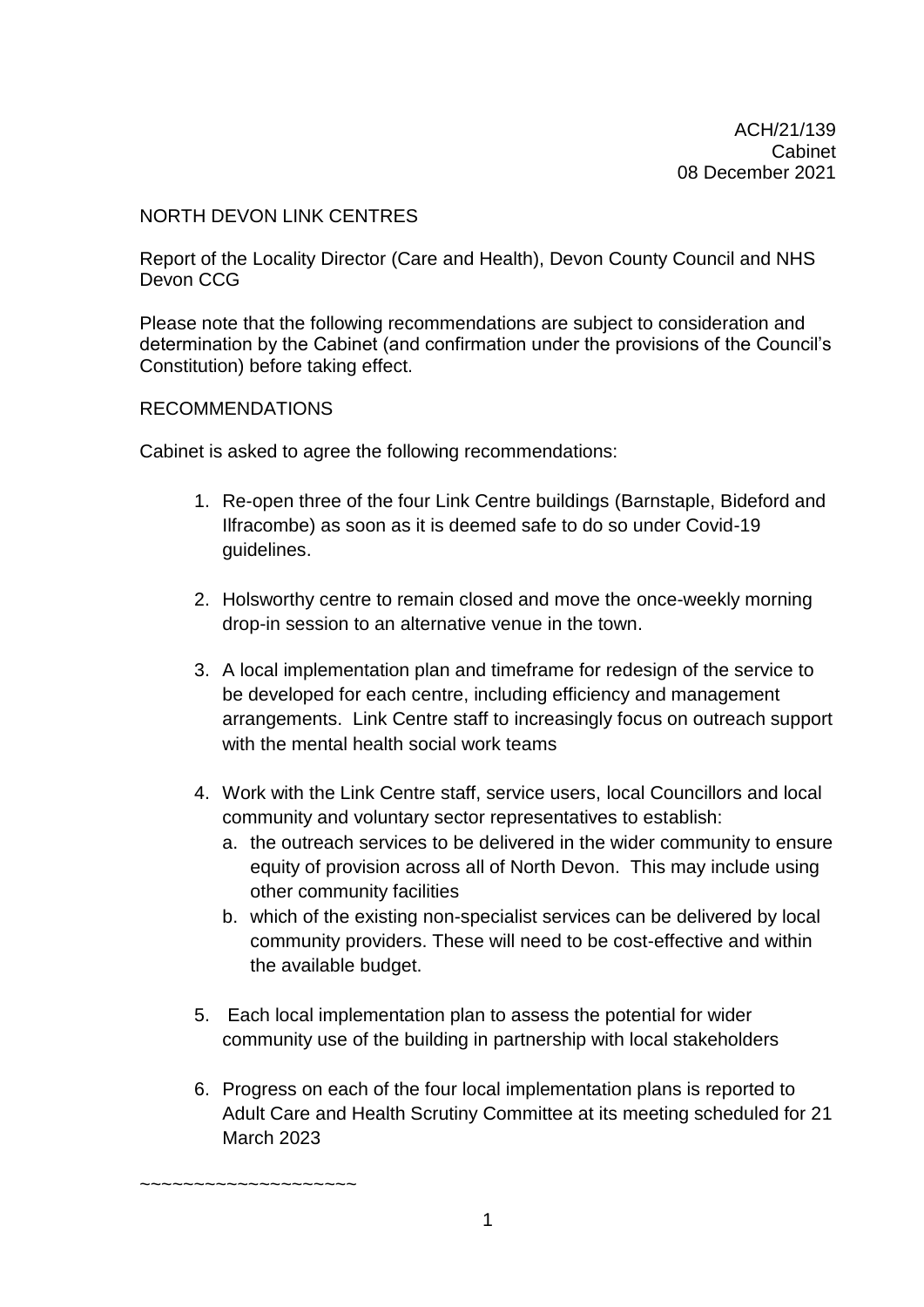### 1. SUMMARY

1.1. This report sets out the recommended future model for the North Devon Link Centre Service (NDLS) based on findings from a service review, the impact of Covid-19, and feedback received in the engagement and consultation process.

### 2**.** BACKGROUND

- 2.1 The North Devon Link Service is unique to North Devon, established in 1992 as a Devon County Council (DCC) in-house service.
- 2.2 The service supports people with a wide range of mild mental health needs, is open to all and is free to access. In addition to mental health concerns, people using the service may also have autism, a learning disability, be homeless or receiving support for substance misuse.
- 2.3 The Link Service is part of the health and care system supporting mental health needs across Northern Devon. Other services include: Community Mental Health Teams, Mental Health Social Work Teams, crisis services such The Moorings Crisis Café, a 24-hour support phone line from Mental Health Matters and Devon Partnership Trust's First Response Service. The Link Service does not provide urgent or crisis support.
- 2.4 Approximately 50% of people who are currently supported by the Link Service are also in receipt of other health and social care community services delivered by Devon Partnership Trust.
- 2.5 There are four centres across North Devon (Barnstaple, Bideford, Holsworthy and Ilfracombe) supporting 264 registered service users. The service provides a traditional drop-in day service together with some outreach and group sessions. The outreach sessions aim to build confidence to encourage people to attend the centres, and the group sessions focus on wellbeing.
- 2.6 The service is the responsibility of the Council but is managed by Devon Partnership Trust (DPT) under a Section 75 Agreement. The service costs £480k per year to run (mostly staff costs), funded by the Council, which also owns the buildings.
- 2.7 Like many day centres, since the beginning of the Covid-19 pandemic, the service has moved from face to face to virtual support, mostly by telephone.
- 2.8 Since December 2020, alongside virtual support, staff have been working with the DPT North Devon Mental Health Social Work Teams to provide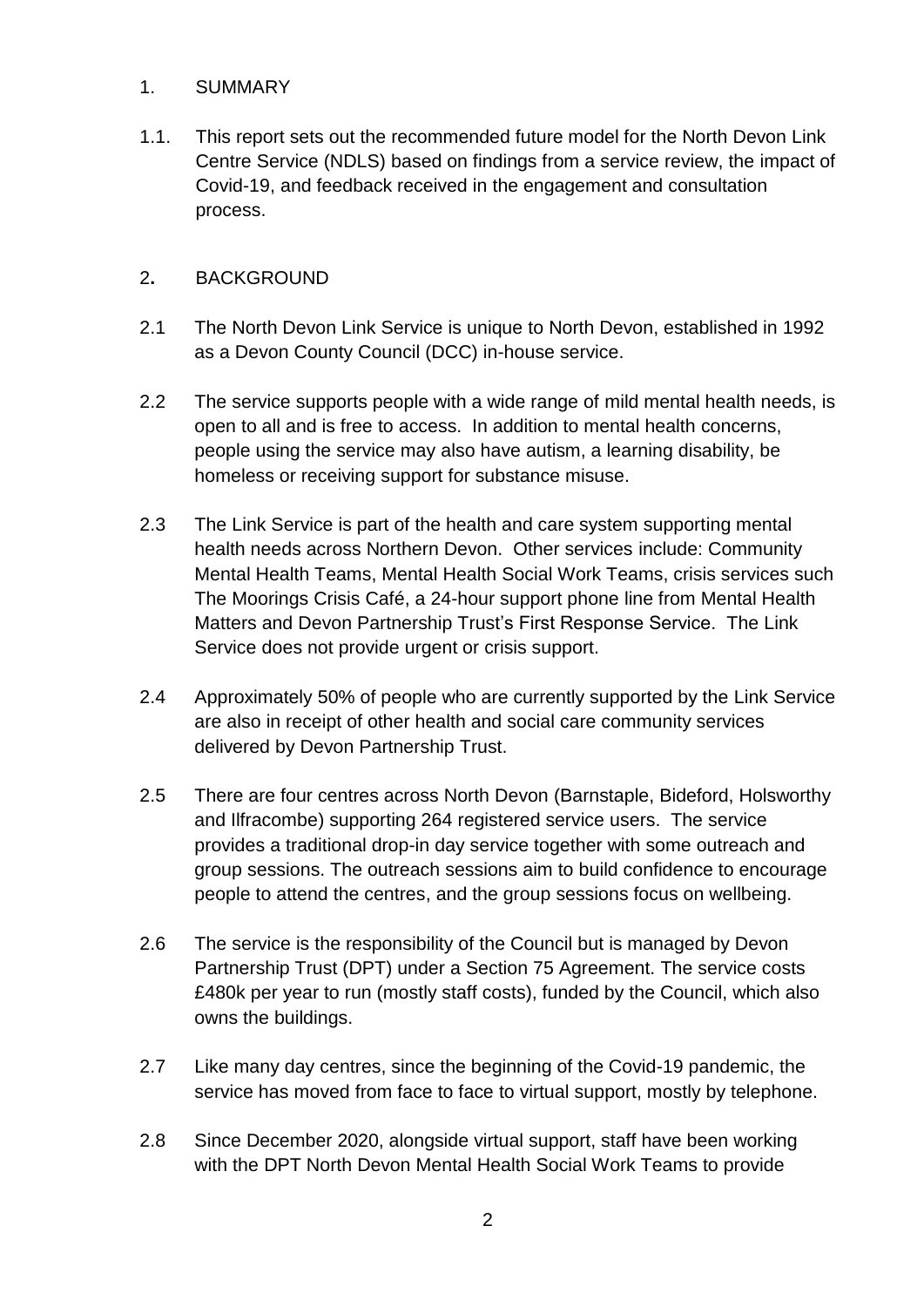short-term support for people in addition to those registered with the Link Service.

- 2.9 A 2019 review of the Link Service found that many of the services offered were not specialist and were also offered by the local community and voluntary sector: for example, access to IT, classes, support for loneliness and isolation, and help with form-filling.
- 2.10 A further review was undertaken in May 2021 to understand the impact of Covid-19 on the service.
- 2.11 In line with local guidance and whilst Covid rates remain high in Devon, the buildings remain closed.
- 3. PROPOSAL TO REDESIGN THE SERVICE
- 3.1 There is a national focus on improving and developing the way we deliver community mental health services, including national investment and the introduction of the Community Mental Health Framework.
- 3.2 Following the review findings that many of the Link Centre services could be delivered by the community and voluntary sector, an outline proposal to redesign the service was developed.
- 3.3 An engagement process with service users, stakeholders and staff took place between 9 August and 13 September 2021 on that original proposal.
- 3.4 Feedback from the engagement was heeded and a revised proposal was developed to take to public consultation:

'Redesign the North Devon Link Service to become a community offer that continues to meet the needs of people with varying levels of support, in a wider variety of accessible community settings across Northern Devon. We will continue to run the current service whilst those other services are set up, to ensure no one is left without the support they currently receive'.

- 4. CONSULTATION
- 4.1 The four-week public consultation took place between 23 September and 22 October 2021, alongside a staff consultation supported by HR.
- 4.2 Recognising that people who use the North Devon Link Services may be unable to access IT, a copy of the questionnaire with a pre-paid envelope was posted to all service users.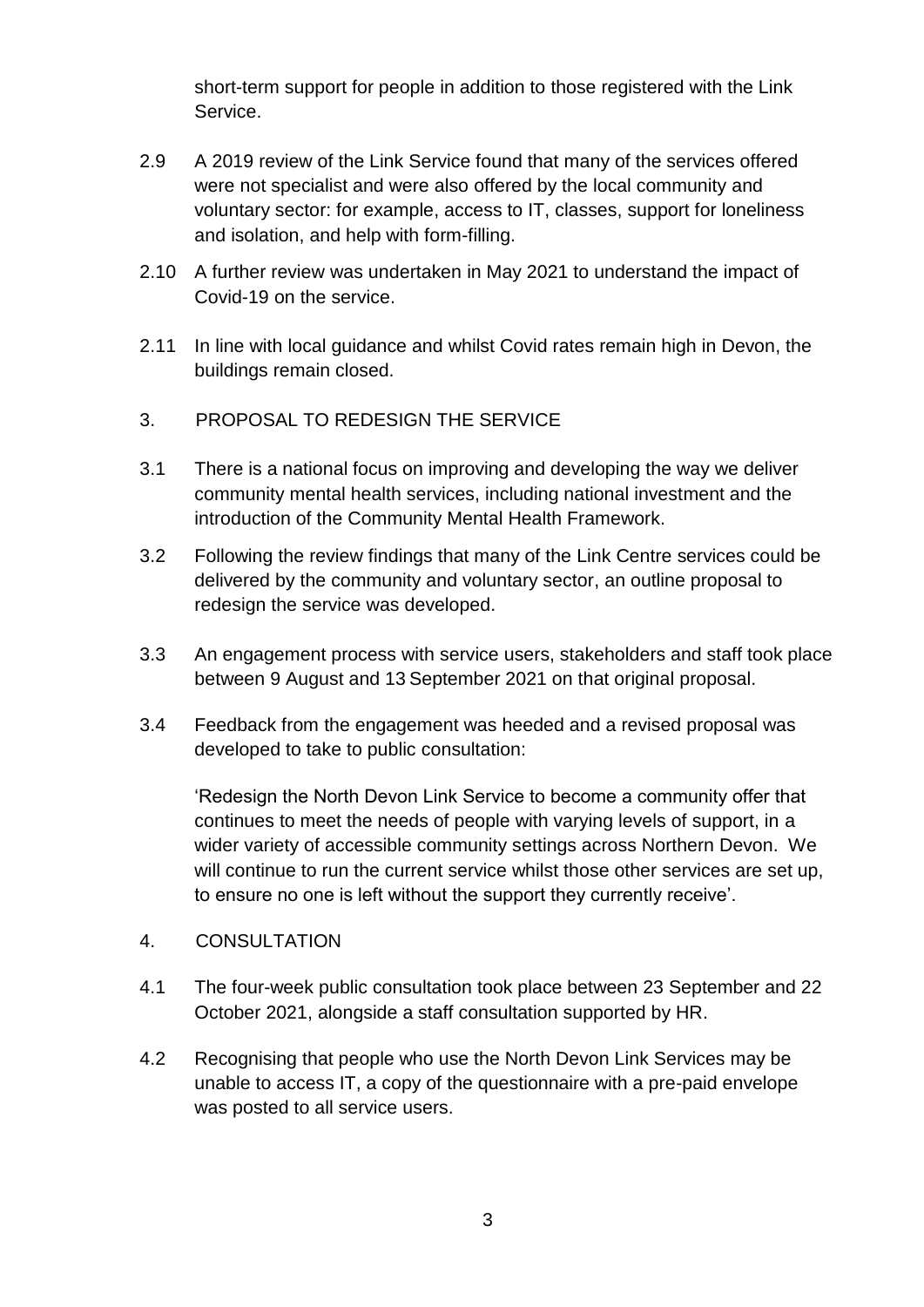- 4.3 Link Centre staff, all referrers to the service, and the community mental health teams were consulted and they also encouraged and supported service users to respond.
- 4.4 The Cabinet member for care and health met with local MPs, and he and the Locality Director for North and East Devon met with county councillors representing each of the four towns during the engagement period.
- 4.5 All North Devon GP practices and practice managers were contacted direct. DCC and DPT officers attended the Northern Integrated Delivery Group and a public stakeholder meeting with practice managers, patient representatives and other stakeholders.
- 4.6 Three online public events were held, including one in the evening following public feedback, and three staff consultation events.
- 5 SUMMARY OF PUBLIC CONSULTATION FEEDBACK
- 5.1 256 responses were received: 41 by post, 49 by e-mail, 144 via the Council Have your Say webpage and 22 by social media. In some instances, duplicate responses were made through more than one route. The webinars were less well-attended, with 9 attendees in total.
- 5.2 Two on-line petitions against the closure of the Link Centres were established on www.change.org. As of 27 October, there were 357 signatures on the petition relating to the four centres, and 17 signatures on the petition specific to Barnstaple.
- 5.3 69% of respondents did not agree with the proposal but offered no alternative. 29% did not agree and suggested alternatives, and 2% of responders agreed with the consultation proposal. Themes of the responses are shown below: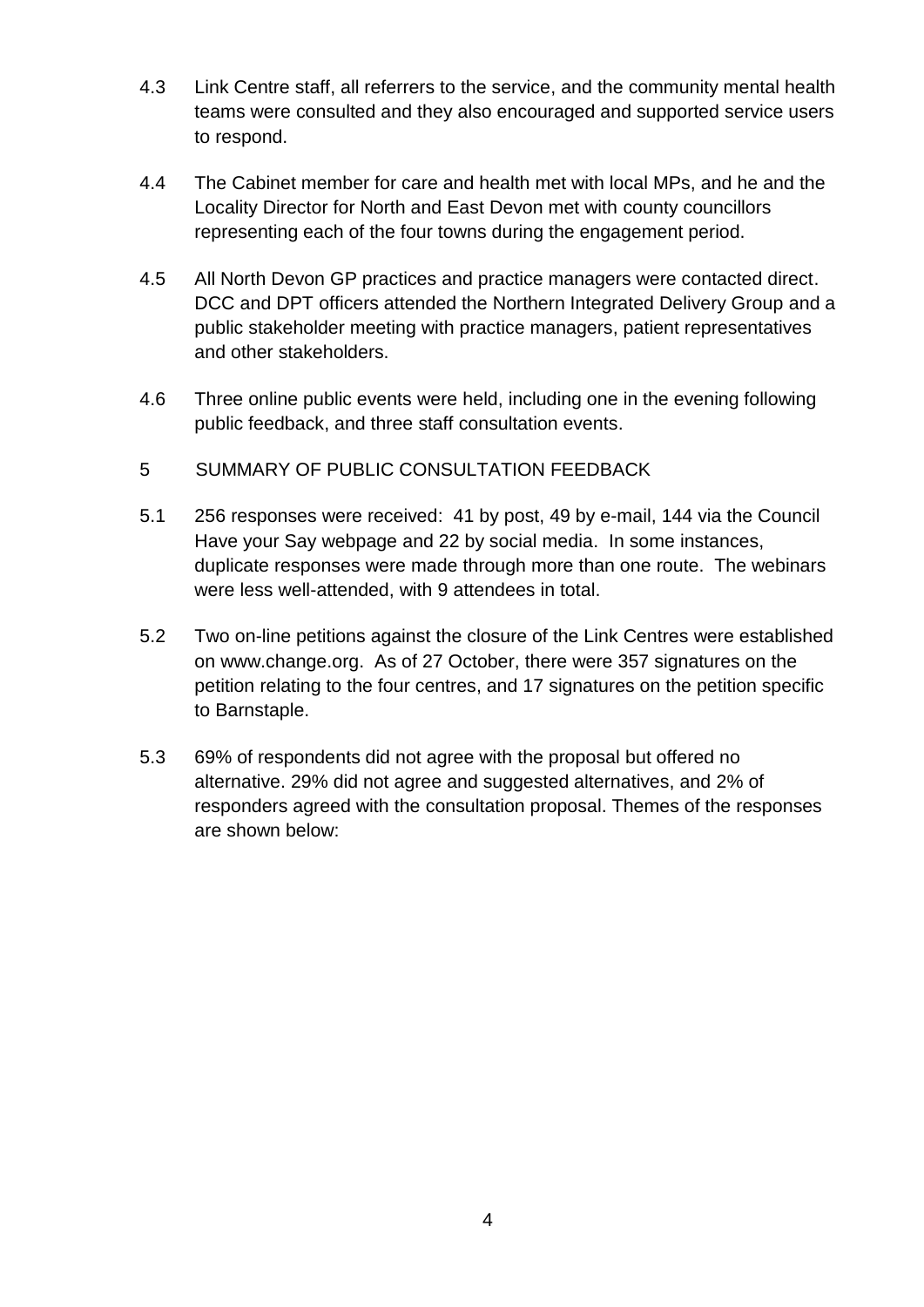

- 5.4 A consistent message in the feedback was that any significant change in the services offered at the Link Centres would have a detrimental impact on the mental wellbeing of attendees.
- 5.5 Respondents overwhelmingly advocated for the drop-in sessions to remain, citing them as a way to reduce loneliness and isolation, and considered a 'safe space' where individuals did not feel judged.
- 5.6 Alternative options suggested through the public and staff consultations were considered alongside the analysis of wider feedback and are shown in the table below:

.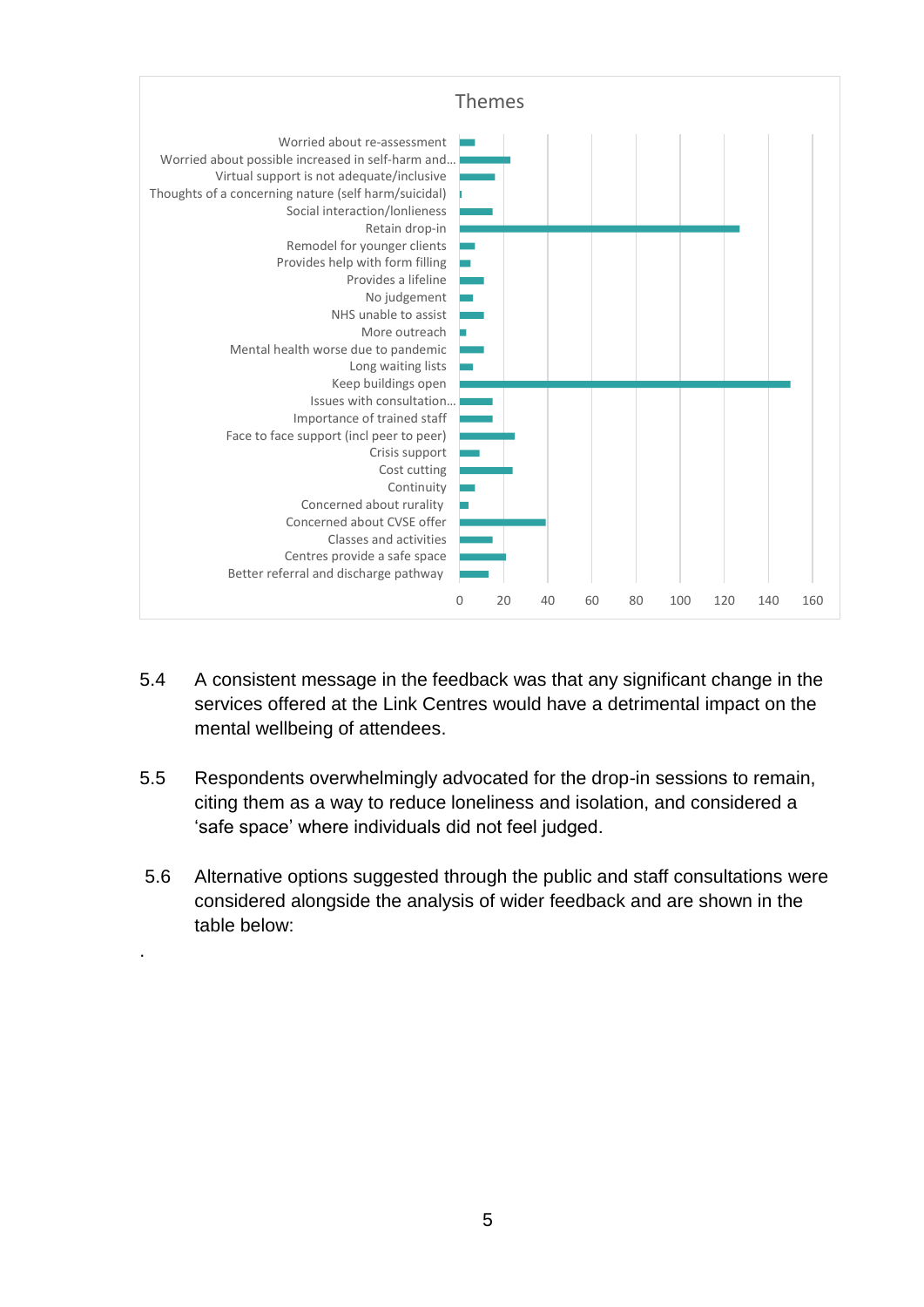|                | <b>Options considered</b>                                                                                                                                                                                                                                                                                                                                                                                                                                       | <b>Care Act eligible</b><br>service delivered<br>by specialist<br>staff          | <b>Accessible local</b><br>services delivered<br>by VCS | Good use of<br>resource                                                                                                                                              | <b>Promoting</b><br>Independence | <b>Listening to</b><br>consultation<br>feedback                                                                  | <b>Total</b> |
|----------------|-----------------------------------------------------------------------------------------------------------------------------------------------------------------------------------------------------------------------------------------------------------------------------------------------------------------------------------------------------------------------------------------------------------------------------------------------------------------|----------------------------------------------------------------------------------|---------------------------------------------------------|----------------------------------------------------------------------------------------------------------------------------------------------------------------------|----------------------------------|------------------------------------------------------------------------------------------------------------------|--------------|
| $\mathbf{1}$   | Consultation proposal<br><b>Buildings remain closed</b><br>continue to support existing service<br>users remotely<br>remainder of the staff to the short-<br>$\bullet$<br>term enabling work with the ND MH<br>Social Work Teams.<br>Investment in CVS for the provision of<br>$\bullet$<br>services to others across a wider areas<br>of Northern Devon.<br>Reviews/assessment undertaken to<br>$\bullet$<br>ensure people are receiving the right<br>support. | 4<br>This will be 5 in the<br>longer term when<br>CVS services are<br>developed. | 3<br>CVS support will<br>take some time to<br>develop.  | 3.5<br>DCC buildings will<br>be empty whilst<br>using other<br>facilities.<br>Specialist staff<br>will eventually be<br>delivering solely<br>a statutory<br>service. | 5                                | 0<br>The buildings will<br>remain closed with<br>no drop in.                                                     | 15.5         |
| $\overline{2}$ | <b>Buildings remain closed</b><br>$\bullet$<br>NDLS staff delivering the short-term<br>enabling work with the MH Social Work<br>Teams.<br>Investment in CVS for the provision of<br>services to others across a wider area<br>of Northern Devon.<br>Quickly instigate reduced drop-in<br>services in each town in alternative<br>buildings delivered by CVS whilst<br>further development is carried out.                                                       | 5                                                                                | 3<br>CVS support will<br>take some time to<br>develop.  | 3<br>DCC buildings<br>will be empty<br>whilst using<br>other facilities.<br>Specialist staff<br>will eventually be<br>delivering solely<br>a statutory<br>service.   | 4                                | $\overline{2}$<br>The buildings will<br>remain closed but<br>there will be some<br>drop delivered by<br>the CVS. | 17           |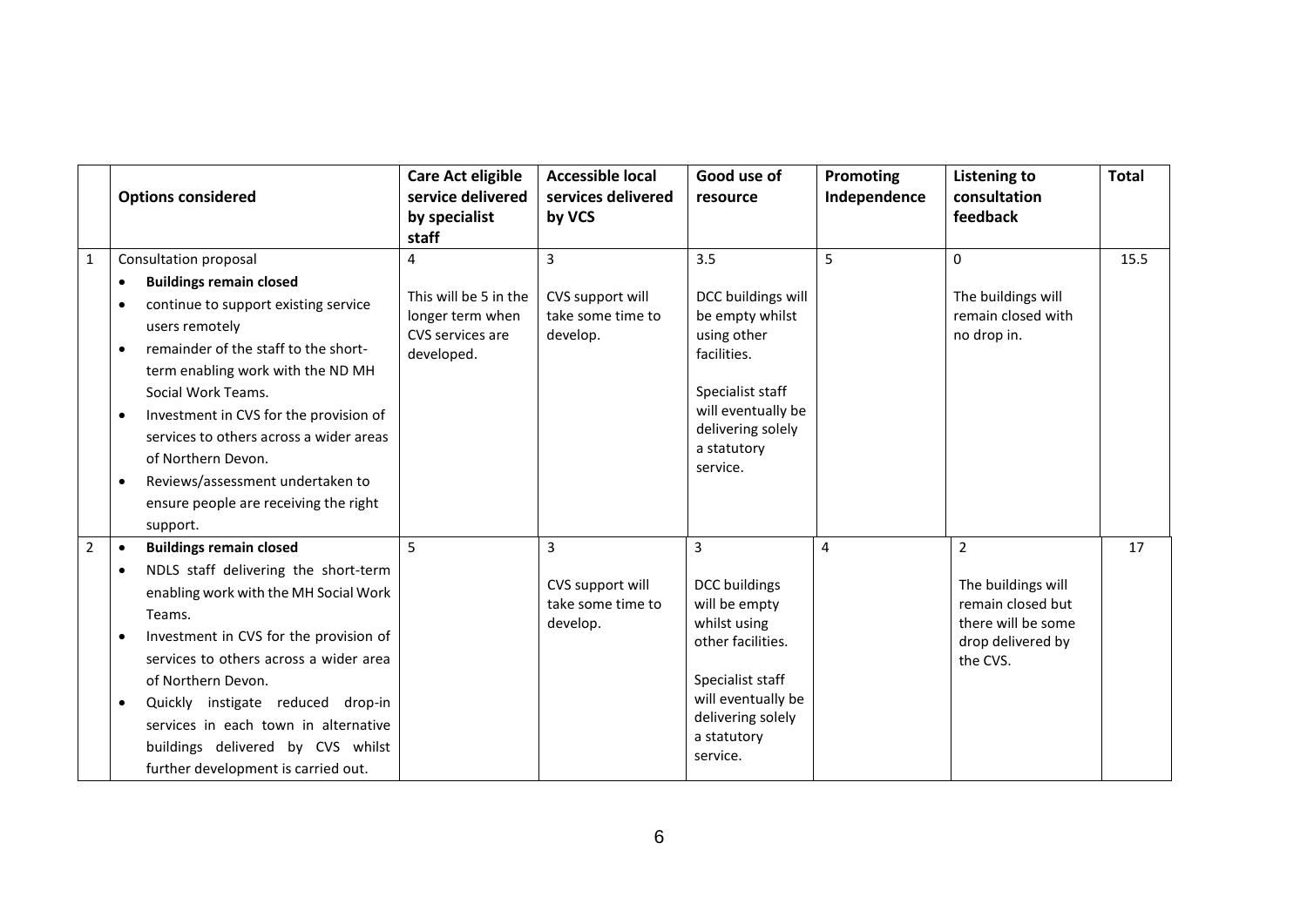|   | $\bullet$                     | Reviews/assessment undertaken to         |                                                               |                                                   |                                       |     |                                                                    |                     |
|---|-------------------------------|------------------------------------------|---------------------------------------------------------------|---------------------------------------------------|---------------------------------------|-----|--------------------------------------------------------------------|---------------------|
|   |                               | ensure people are receiving the right    |                                                               |                                                   |                                       |     |                                                                    |                     |
|   |                               | support.                                 |                                                               |                                                   |                                       |     |                                                                    |                     |
| 3 |                               | To allow time to understand what         | $\overline{4}$                                                | 3                                                 | $\overline{4}$                        | 3.5 | 3.5                                                                | $18 -$              |
|   |                               | alternatives are required and model      |                                                               |                                                   |                                       |     |                                                                    | preferred<br>option |
|   | resource required:            |                                          | This will be 5 in the<br>longer term when<br>CVS services are | CVS support will<br>take some time to<br>develop. | <b>DCC</b> buildings<br>will be used. |     | The buildings will<br>open, a limited drop<br>in will be delivered |                     |
|   | <b>Buildings re-open</b><br>٠ |                                          |                                                               |                                                   |                                       |     |                                                                    |                     |
|   | ٠                             | NDLS staff delivering the Care Act 2014  | developed.                                                    |                                                   | Some staff will                       |     | whilst developing                                                  |                     |
|   |                               | service with the Mental Health Social    |                                                               |                                                   | be delivering a                       |     | services delivered by                                              |                     |
|   |                               | Care Team.                               |                                                               |                                                   | statutory service.                    |     | the CVS.                                                           |                     |
|   | $\bullet$                     | NDLS staff will also deliver a reduced   |                                                               |                                                   |                                       |     |                                                                    |                     |
|   |                               | drop-in service in current NDLS          |                                                               |                                                   |                                       |     |                                                                    |                     |
|   |                               | buildings as a temporary measure         |                                                               |                                                   |                                       |     |                                                                    |                     |
|   | ٠                             | Reviews/assessment undertaken to         |                                                               |                                                   |                                       |     |                                                                    |                     |
|   |                               | ensure existing NDLS service users are   |                                                               |                                                   |                                       |     |                                                                    |                     |
|   |                               | receiving the right support.             |                                                               |                                                   |                                       |     |                                                                    |                     |
|   | $\bullet$                     | Introduce referral criteria for new      |                                                               |                                                   |                                       |     |                                                                    |                     |
|   |                               | referrals to the drop in.                |                                                               |                                                   |                                       |     |                                                                    |                     |
|   | $\bullet$                     | Investment in CVS for the provision of   |                                                               |                                                   |                                       |     |                                                                    |                     |
|   |                               | services across a wider area of          |                                                               |                                                   |                                       |     |                                                                    |                     |
|   |                               | Northern Devon to include drop in,       |                                                               |                                                   |                                       |     |                                                                    |                     |
|   |                               | outreach, classes and groups.            |                                                               |                                                   |                                       |     |                                                                    |                     |
|   | $\bullet$                     | Change the model of service delivery     |                                                               |                                                   |                                       |     |                                                                    |                     |
|   |                               | to include volunteering and job          |                                                               |                                                   |                                       |     |                                                                    |                     |
|   |                               | opportunities and more offers for        |                                                               |                                                   |                                       |     |                                                                    |                     |
|   |                               | young people and more community          |                                                               |                                                   |                                       |     |                                                                    |                     |
|   |                               | use of the buildings.                    |                                                               |                                                   |                                       |     |                                                                    |                     |
|   |                               | As CVS alternative services develop,     |                                                               |                                                   |                                       |     |                                                                    |                     |
|   |                               | NDLS staff to eventually solely deliver  |                                                               |                                                   |                                       |     |                                                                    |                     |
|   |                               | Care Act 2014 eligible enabling services |                                                               |                                                   |                                       |     |                                                                    |                     |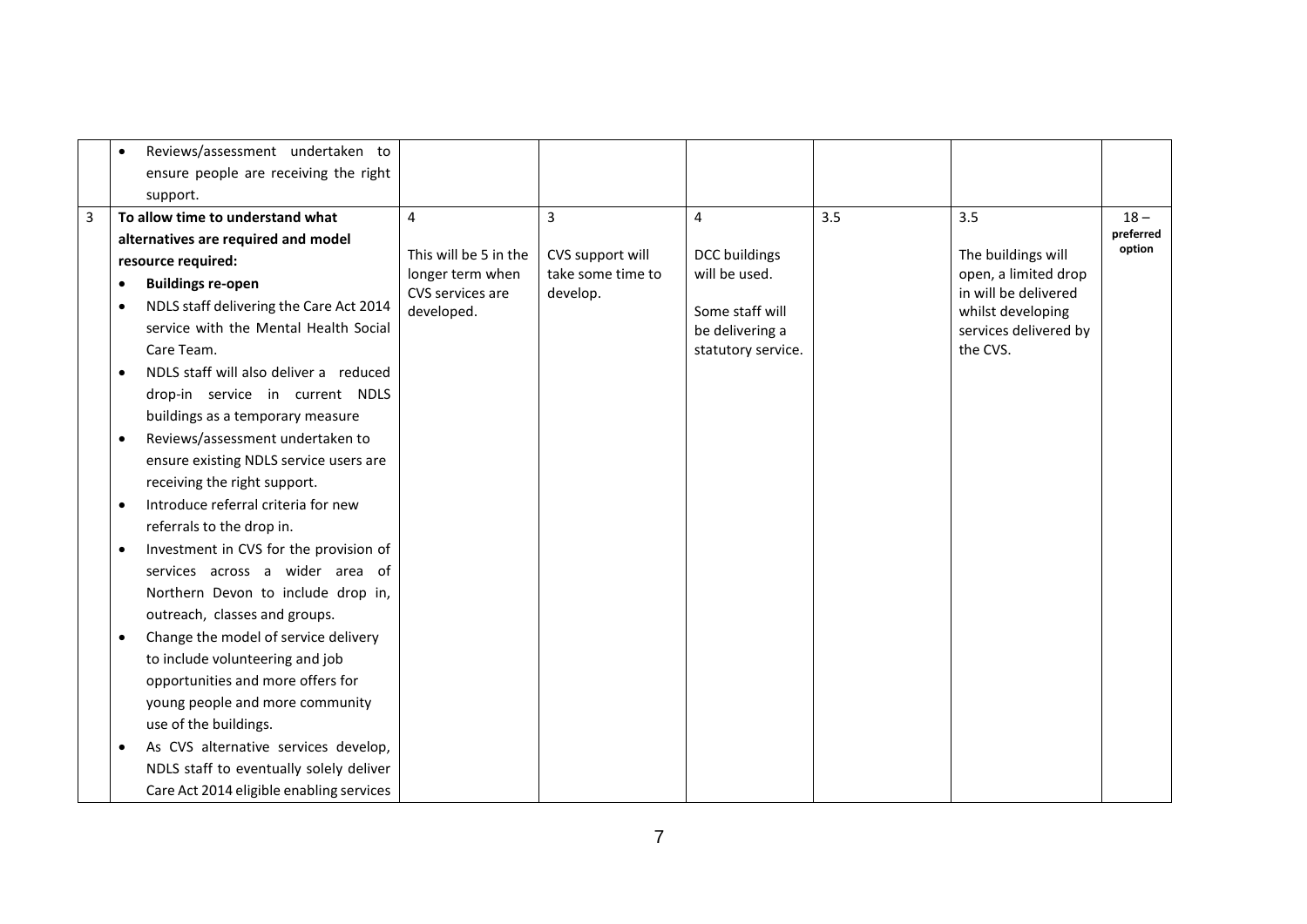|   |           | with the mental health social work                                                                 |                                                                         |                                                                       |                                                                              |              |                |    |
|---|-----------|----------------------------------------------------------------------------------------------------|-------------------------------------------------------------------------|-----------------------------------------------------------------------|------------------------------------------------------------------------------|--------------|----------------|----|
|   |           | teams.                                                                                             |                                                                         |                                                                       |                                                                              |              |                |    |
| 4 | $\bullet$ | Re-open the centres for at least as                                                                | $\mathbf{0}$                                                            | $\mathbf{1}$                                                          | $\mathbf{1}$                                                                 | $\mathbf{1}$ | 5              | 8  |
|   |           | much time as previously open and                                                                   |                                                                         |                                                                       |                                                                              |              |                |    |
|   |           | preferably more often.                                                                             | There will be no                                                        | The services would                                                    | Staff would not                                                              |              |                |    |
|   |           | Add, or increase, opportunities for                                                                | delivery of a Care<br>Act 2014 eligible                                 | still only be<br>available in the                                     | be delivery a<br>statutory service.                                          |              |                |    |
|   |           | one-to-one counselling as much as                                                                  | services.                                                               | current towns not                                                     |                                                                              |              |                |    |
|   |           | staff availability allows.                                                                         |                                                                         | delivered by the                                                      |                                                                              |              |                |    |
|   | $\bullet$ | Open similar centres in the rest of                                                                |                                                                         | CVS.                                                                  |                                                                              |              |                |    |
|   |           | Devon towns, building on the                                                                       |                                                                         |                                                                       |                                                                              |              |                |    |
|   |           | experience and success of the centres                                                              |                                                                         | 2<br>Services delivered                                               |                                                                              |              |                | 9  |
|   |           | in North Devon.                                                                                    |                                                                         |                                                                       |                                                                              |              |                |    |
|   |           | Provide individual counselling in                                                                  |                                                                         | over a wider area                                                     |                                                                              |              |                |    |
|   |           | addition to, not instead of, attendance                                                            |                                                                         | but not by CVS.                                                       |                                                                              |              |                |    |
|   |           | at the centres.                                                                                    |                                                                         |                                                                       |                                                                              |              |                |    |
|   |           | Consult the clients to see what more                                                               |                                                                         |                                                                       |                                                                              |              |                |    |
|   |           | they would like.                                                                                   |                                                                         |                                                                       |                                                                              |              |                |    |
| 5 |           | <b>Staff proposal</b>                                                                              | $\overline{3}$                                                          | 3                                                                     | 3                                                                            | 3            | $\overline{2}$ | 14 |
|   |           | Mental Health surgery/hub held in                                                                  |                                                                         |                                                                       |                                                                              |              |                |    |
|   |           | community settings signposting and<br>proactive support working alongside the<br>voluntary sector. | There will be less<br>staff to deliver the<br>Care Act 2014<br>service. | Services will be<br>delivered across a<br>wider geographical<br>area. | Staff will only<br>partly be running<br>a Care Act 2014<br>eligible service. |              |                |    |
|   |           |                                                                                                    |                                                                         |                                                                       |                                                                              |              |                |    |
|   |           |                                                                                                    |                                                                         |                                                                       |                                                                              |              |                |    |
|   |           | Include support for younger people.                                                                |                                                                         |                                                                       |                                                                              |              |                |    |
|   | ٠         | A clear referral and discharge process.                                                            |                                                                         | Not delivered by the                                                  |                                                                              |              |                |    |
|   |           | Peer support to be developed so that                                                               |                                                                         | CVS.                                                                  |                                                                              |              |                |    |
|   |           | it can eventually run itself.                                                                      |                                                                         |                                                                       |                                                                              |              |                |    |
|   | ٠         | Signpost to other services.                                                                        |                                                                         |                                                                       |                                                                              |              |                |    |
|   |           | At the same time support the Mental                                                                |                                                                         |                                                                       |                                                                              |              |                |    |
|   |           | Health Social work team.                                                                           |                                                                         |                                                                       |                                                                              |              |                |    |
|   |           |                                                                                                    |                                                                         |                                                                       |                                                                              |              |                |    |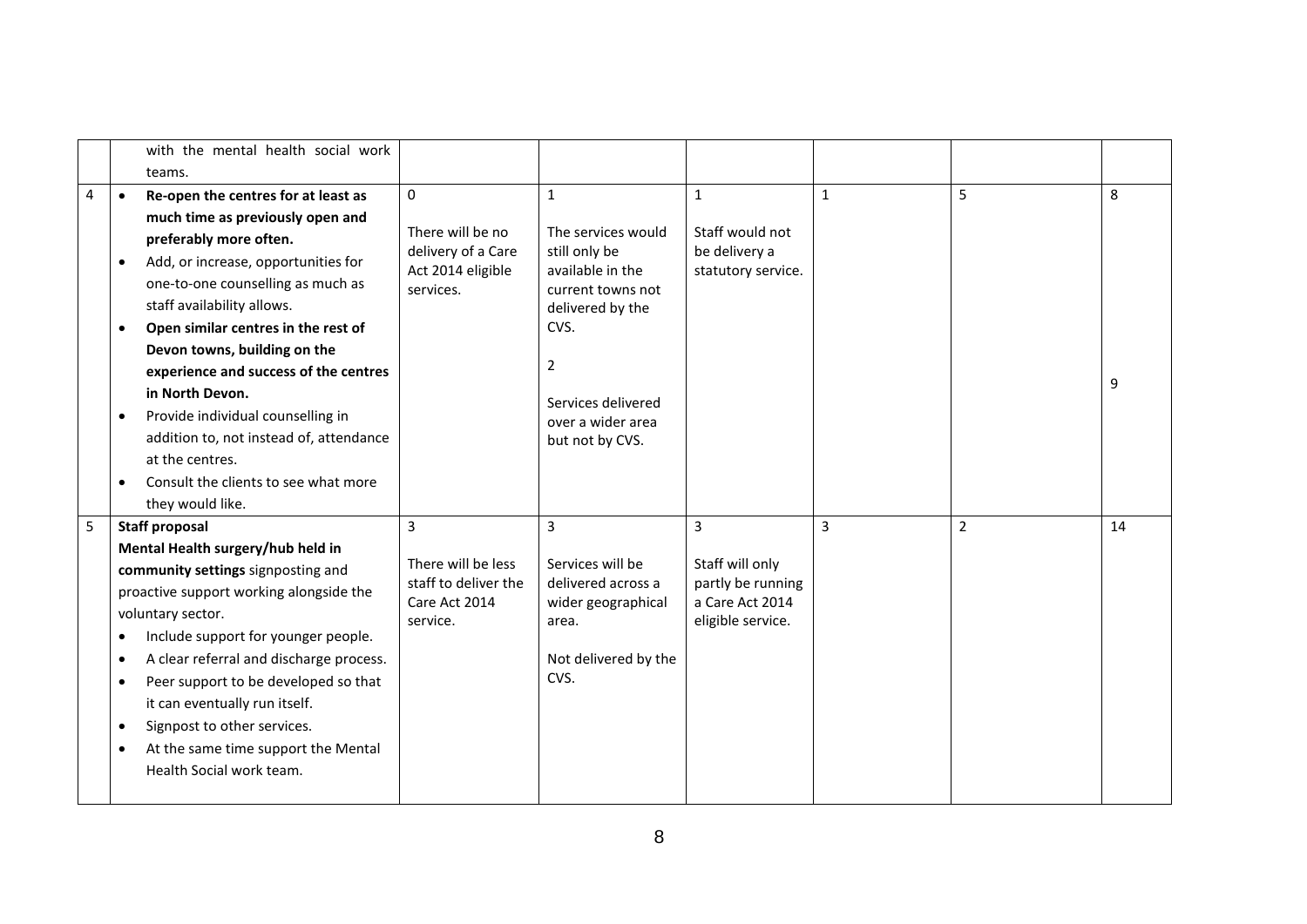### 7. FINANCIAL CONSIDERATIONS

- 7.1 The cost of running the centres is currently £480k per year. There are no plans to reduce investment.
- 8. LEGAL CONSIDERATIONS
- 8.1 The lawful implications of the proposal have been considered and taken into account in the preparation of this report on the proposal set out above. The legal considerations include Devon County Council's statutory responsibility to provide a service to people who are eligible for services under the Care Act 2014, a legal responsibility to carry out consultation with staff lasting 30 days and a full and meaningful engagement and consultation process with service users and stakeholders.
- 9. ENVIRONMENTAL IMPACT CONSIDERATIONS (INCLUDING CLIMATE CHANGE)
- 9.1 We want people to lead meaningful lives within their communities. There are clear social and economic benefits in supporting all adults to live as independently as possible. Environmental impact considerations will be looked at as part of the impact assessment.
- 10. EQUALITY CONSIDERATIONS
- 10.1 We want people with health and care needs to have the same opportunities as everyone else and to lead meaningful lives in their communities. An impact assessment has been completed.
- 11. RISK MANAGEMENT CONSIDERATIONS
- 11.1 This proposal has been assessed and all necessary safeguards or action have been taken to safeguard the Council's position. In addition, work is underway with the Community Mental Health Teams to support discharge options, alongside the development of support within the community and voluntary sector. The project risk register has been updated as appropriate.
- 12. PUBLIC HEALTH IMPACT
- 12.1 Public Health are taking forward actions developed across the wider Council to support people to live as independently as possible within their communities and to reduce health inequalities. Our proposal aligns with *Healthy and Happy Communities*, Devon's Joint Health and Wellbeing Strategy 2020 to 2025.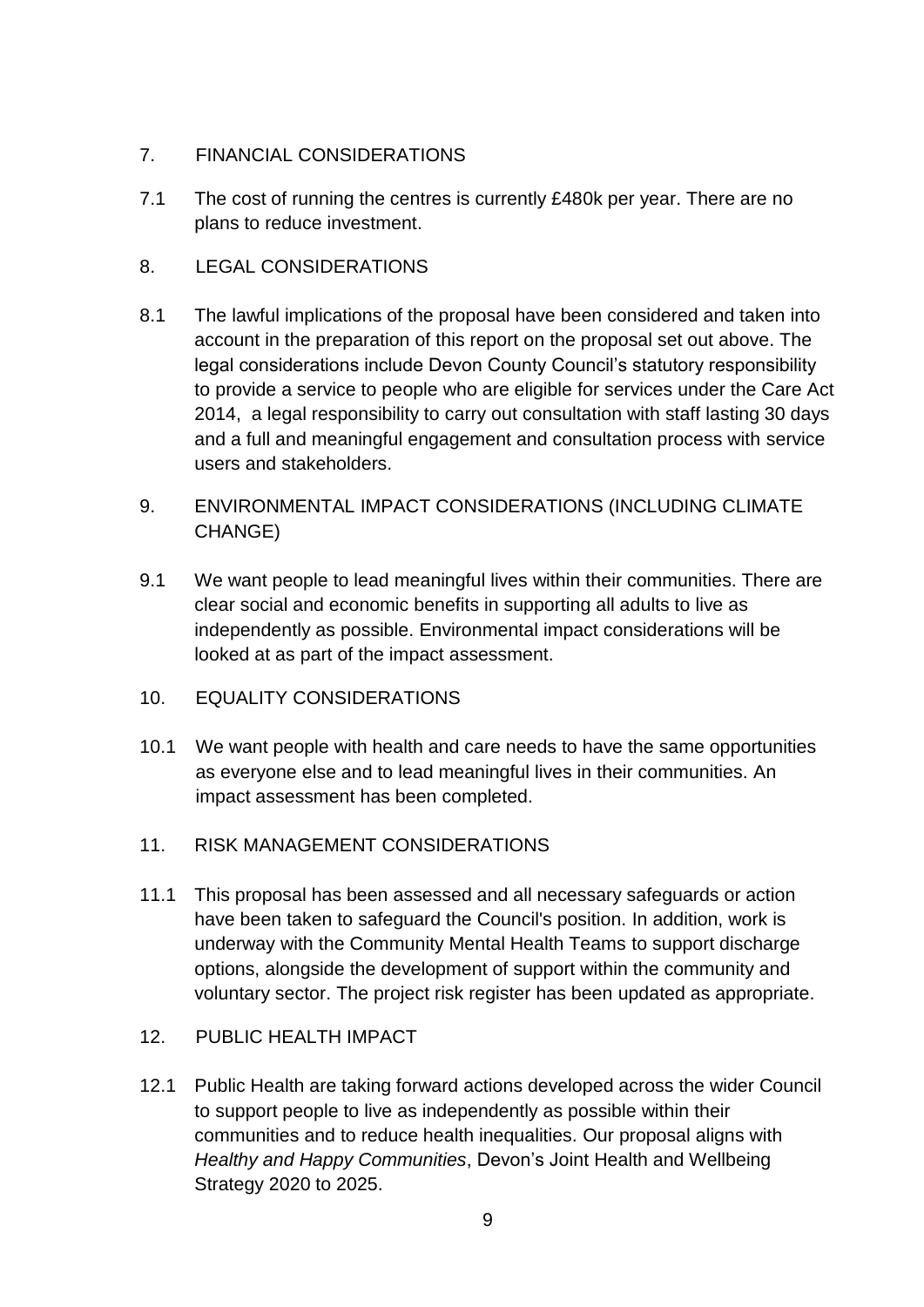Tim Golby Locality Director (North and East), Devon County Council and Devon Clinical Commissioning Group

Electoral Divisions: North Devon and Torridge Cabinet Member for Cabinet Member for Adult Social Care and Health Services: Councillor James McInnes Chief Officer for Adult Care and Health: Jennie Stephens

**Local Government Act 1972: List of Background Papers** Contact for Enquiries: Sarah Dent, Commissioning Development Officer

Tel No: 07970285320

**Background Paper Case Case Case Case Reference** 

Equality Impact Assessment [https://www.devon.gov.uk/impact/published/](https://eur02.safelinks.protection.outlook.com/?url=https%3A%2F%2Fwww.devon.gov.uk%2Fimpact%2Fpublished%2F&data=04%7C01%7Csolveig.sansom%40devon.gov.uk%7C8408f8d225e54b9bf8f208d9b0cb99dc%7C8da13783cb68443fbb4b997f77fd5bfb%7C0%7C0%7C637735210769894212%7CUnknown%7CTWFpbGZsb3d8eyJWIjoiMC4wLjAwMDAiLCJQIjoiV2luMzIiLCJBTiI6Ik1haWwiLCJXVCI6Mn0%3D%7C3000&sdata=WTzdHEJEw5lD7fwDLCR4laMfjZiVeieXU5ada7NQpw0%3D&reserved=0)

Public Consultation Document **[North Devon Link MH Service Public Consultation document -](https://devoncc.sharepoint.com/sites/MeasuringtheCovid-19ImpactNorthDevonLinkService/Shared%20Documents/General/Redesign%202021%20Workpackages/WP7%20-%20Stakeholders%20and%20public%20consultation/consultation%20documentation/North%20Devon%20Link%20MH%20Service%20Public%20Consultation%20document%20-%20final%2022.9.21.docx?web=1) final 22.9.21**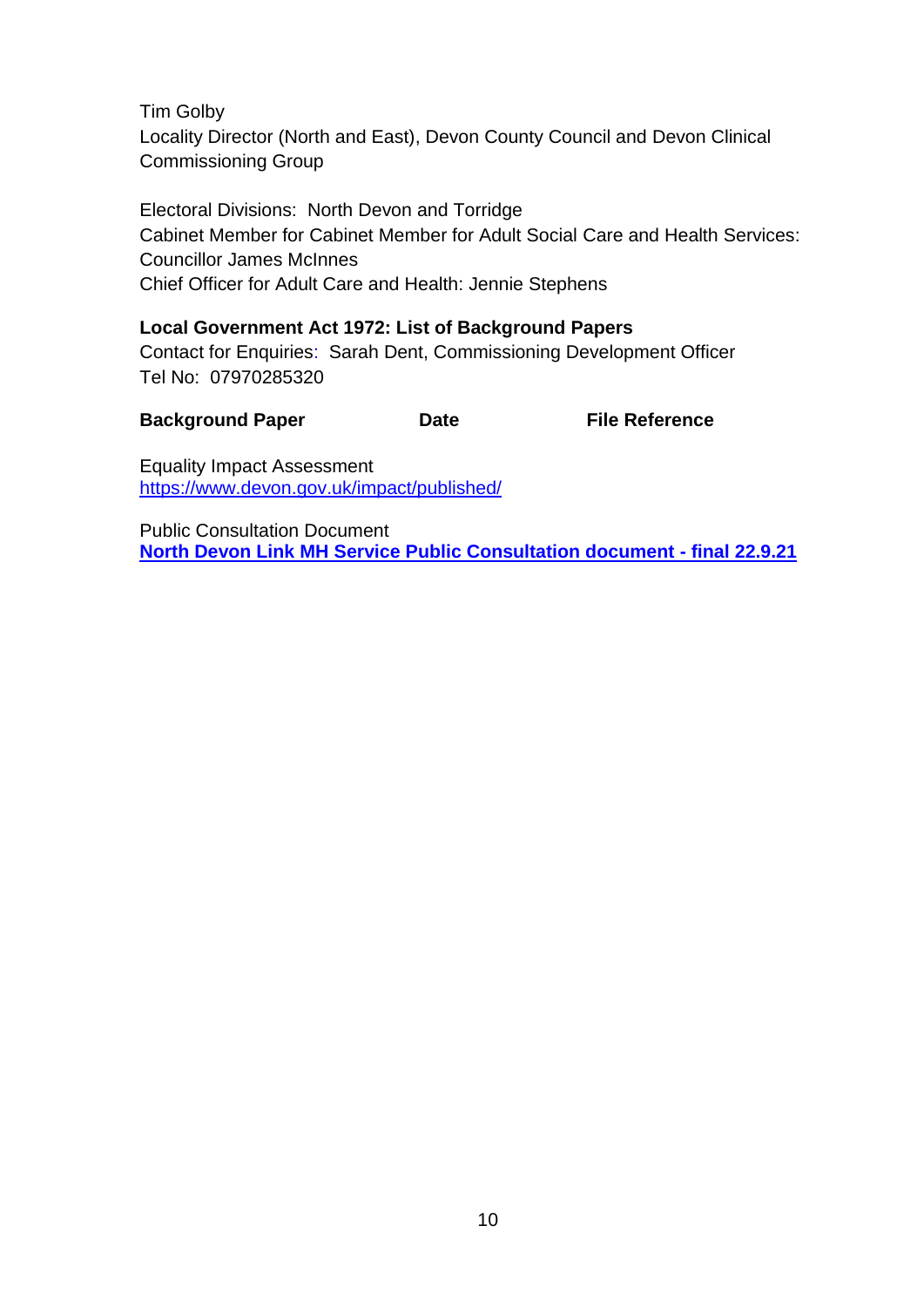#### **Appendix 1 Key findings from July 2019 review**

Centre staff are committed and passionate about what they do.

The service is provided to people from across the mental health spectrum from little need to those who meet the secondary mental health threshold.

Some people had been attending the service for up to 20 years, some on and off as they needed support, but others continuously as a place to socialise and receive support.

Most people who used the service were between 41 and 65, suggesting that the service provision is not the support that younger people require.

There was no admission or discharge criteria.

 At the time of the review only 11% of service users had been identified as being potentially eligible under the Care Act 2014 and 43.25% of service users in receipt of another DPT service. The Community Mental Health Teams (CMHT) were the main referrers, using the NDLS for monitoring people discharged from their caseload.

A survey of people who use the service said they used the centres as a place to meet other people and feel safe, supported and listened to. Their friends go there, and they don't need to pay for it. Some people identified other groups outside of the Link Centre that they would like to see developed and other wanted more activities to be provided in the Centre.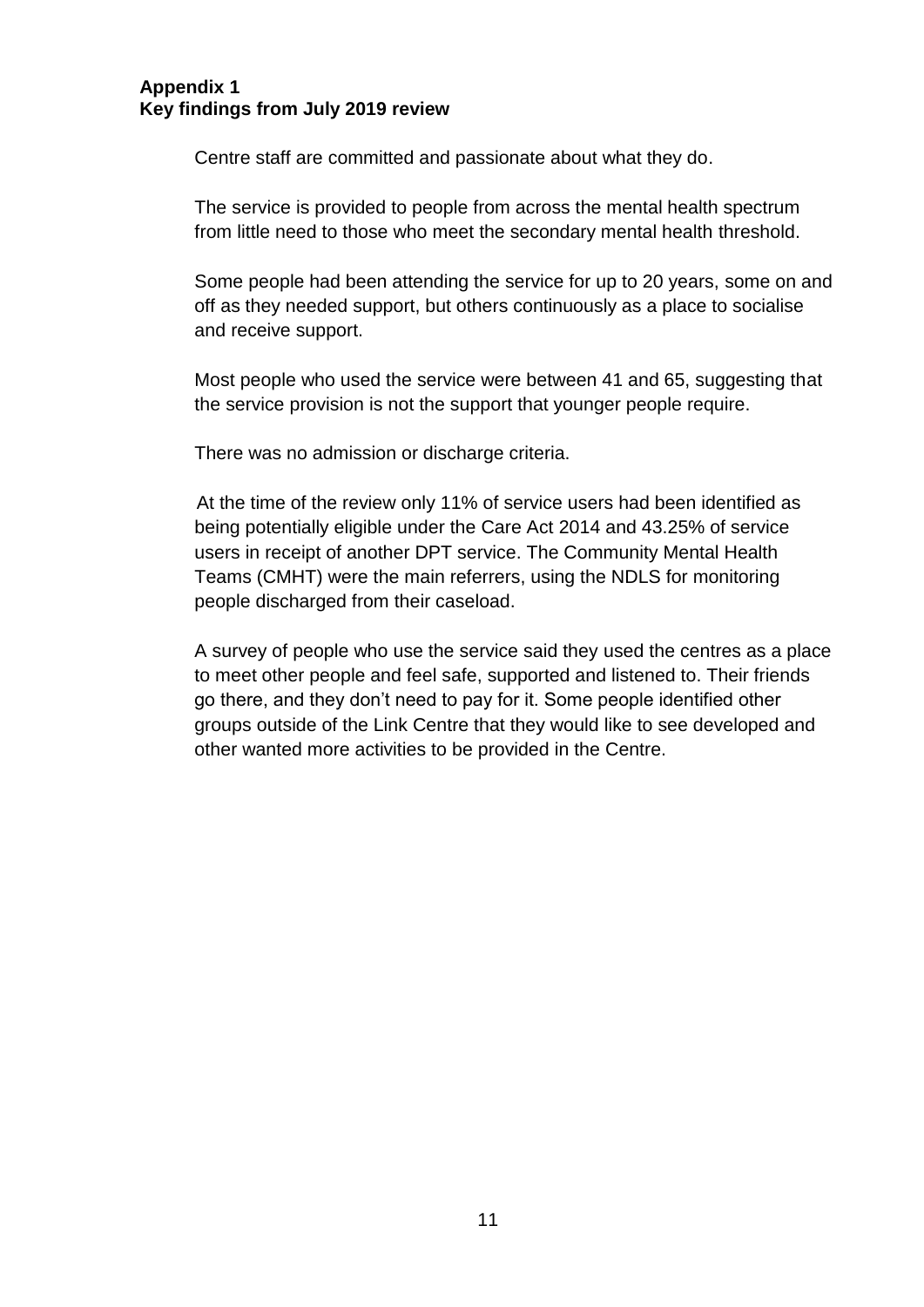#### **Appendix 2 Key findings from Impact of Covid-19 review**

Feedback on the revised service model operating during the Covid-19 pandemic was sought from people who use the NDLS service (October '20 survey) and from staff working in and/or connected to the centres (Summer '20, April '21). The response to the survey from service users was very low, with feedback mostly from people who access the service to combat loneliness or social isolation.

The number of people who are supported by the service has significantly reduced during the pandemic. Whilst services moved to a virtual delivery during the pandemic this has been predominately by telephone with very limited progress around virtual groups. A review of three open access voluntary organisations that support people with similar needs has shown some excellent virtual activities and ongoing support that could be developed.

NDLS staff have attended training and the opportunity to trial new ways of working, but wish to reopen the centres and operate as before.

Based on the analysis undertaken, maintaining the previous model of support will not meet DCC's strategic aim of promoting independence and the service will continue to support people who do not have a Care Act eligible need.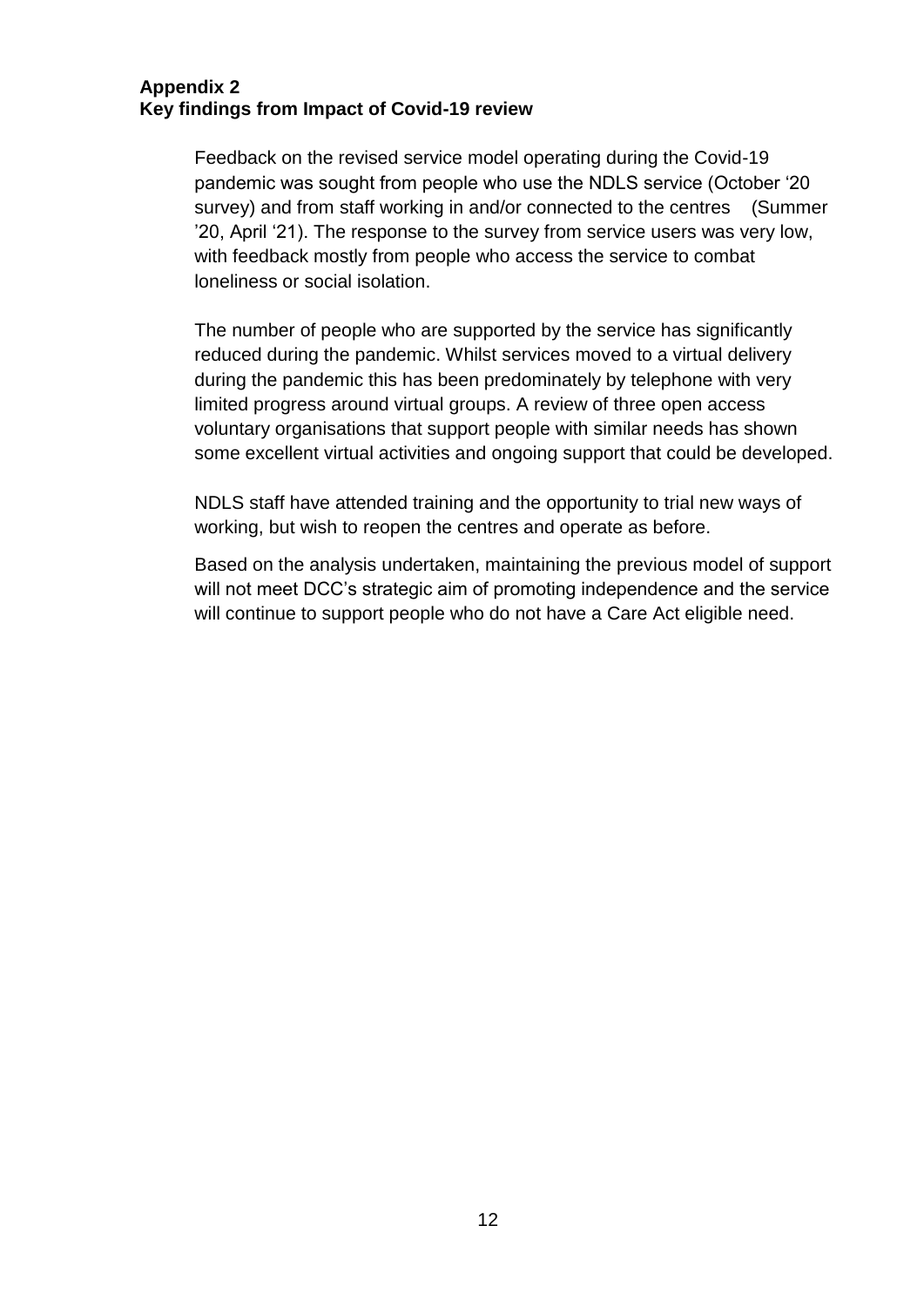#### **Appendix 3**

#### **Engagement responses**

A total of 147 responses were received with 43 of those responses via the Devon County Council Have Your Say webpage. The feedback was reviewed, considered and themes gathered to inform the revised proposal for consultation.

Service users told us that the overwhelming reason for attending the North Devon Link Service was to receive support and guidance around mental health and as a place to meet people and combat loneliness – for many it was both reasons. Most people attended the drop-in part of the service, closely followed by classes and groups. Some people attended both. Three quarters of responses told us that they received virtual support by phone during the pandemic. It is acknowledged that most people said they would like to see the buildings stay open but some responses included seeing more services in the community.

Around 45 responses were received from stakeholders with 30 of those from Ilfracombe. The majority of stakeholders told us that they refer to/use or recommend the North Devon Link Service for support and guidance around mental health and as a place to meet people and combat loneliness. They mainly referred to/used or made people aware of drop-in, Community Support and classes and groups fairly equally. Whilst the main response was to keep the NDLS buildings stay open with a continued drop-in, they have also suggested services that they would like to see in the community such as services for younger people, outdoor activities, holistic treatments and support and more mental health support group to help people gain selfesteem and confidence.

This document represents the view of NDLS users gathered through the reviews, engagement and consultation. We have not gained views from people for whom this service isn't suitable and who would require an alternative service.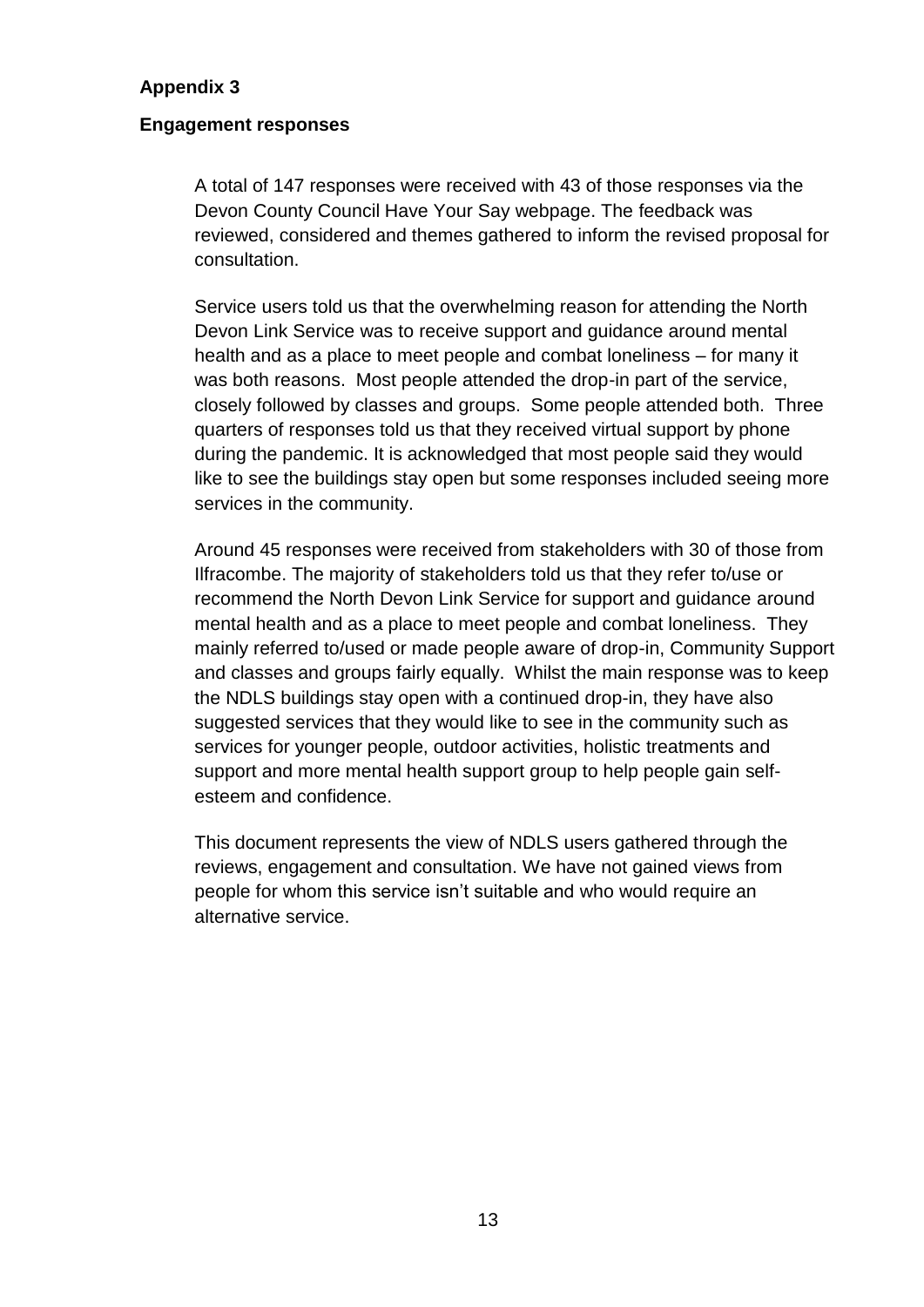# **Appendix 4**

### **Staff Consultation**

- 19 out of the 20 staff took part in the staff consultation meetings and feedback was received from 14 staff.
- Staff voiced concerns about how the changes would affect service users and strongly felt the Link Centre service was essential. There was also a strong feeling of accountability to the community of North Devon and the mental health needs of people who have been supported by the service.
- Concerns were raised about travel with not all staff having access to vehicles, and staff on part-time contracts concerned they would spend more time driving than providing a service.

Some concerns were raised around working within the community and lone working.

Some constructive feedback was received from the staff in terms of potential alternative models, and these are included in the options table.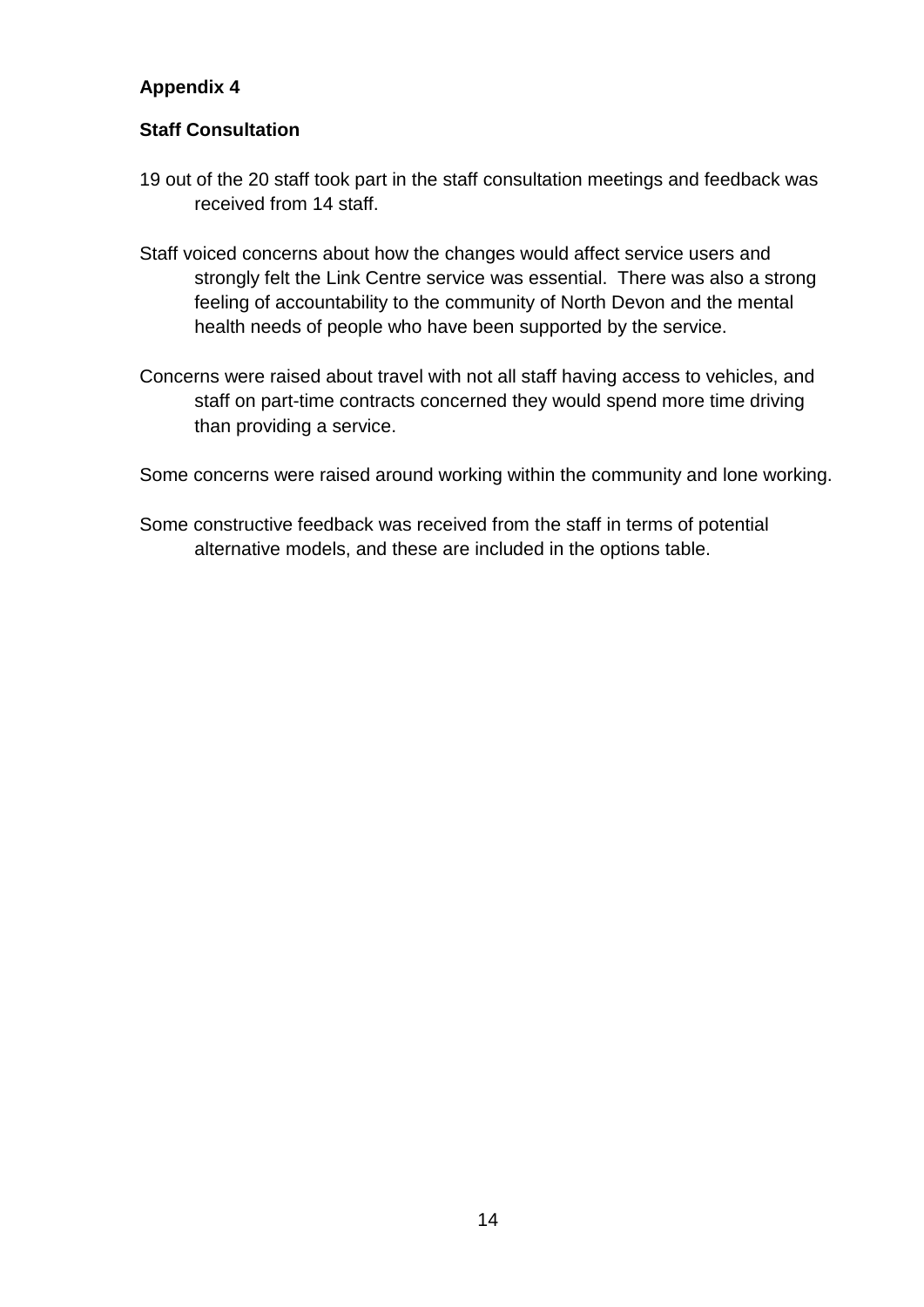**Appendix 5 Public Frequently Asked Questions**

# **North Devon Link Service Stakeholder and Service User Consultation Frequently Asked Questions UPDATED: 27/10/21 (consultation closing date)**

Below are frequently asked questions and statements received during the consultation, which ran from 23 September until Friday 22 October 2021.

**1. It is wrong to try and replace specialist and highly trained staff with volunteers and community groups. There is no capacity left in voluntary sector and volunteers are burnt out. Voluntary support should not be a replacement for professional support. MH is complicated and getting it wrong can make things worse.**

This proposal is not suggesting extra support is required from unpaid volunteers. The **community and voluntary sector (sometimes known as the** third sector) is huge and incredibly diverse and covers everything from neighbourhood watch groups to social enterprises to national and international charities and everything in between. There is a Manager for each North Devon Link Service and the rest of the team are Support Workers. Many Community and Voluntary Sector organisations employ specialist and skilled staff of this level and this kind of support could be enhanced by commissioning additional support from this sector.

Many of the people who use North Devon Link Services also access to DPT services for specialist support.

### **2. Will services continue to be delivered virtually?**

The intention with this proposal is to provide face to face support but more locally. Services would only be provided virtually where there is a particular request. However, we have learnt through Covid-19, some people have been able to access services virtually who wouldn't be able to if they had to attend physically. For example, people who are unwilling or unable to leave their house. Many services want to continue to deliver some aspects of virtual support alongside face to face.

**3. Could there be a more creative use of the spaces available or use other buildings in the town for the delivery of a service to be a real community asset, meeting needs such as digital exclusion by providing workspaces, a resource space etc?**

Proposals such as these will be considered as part of the final decision together with ideas about how any such facilities might be run.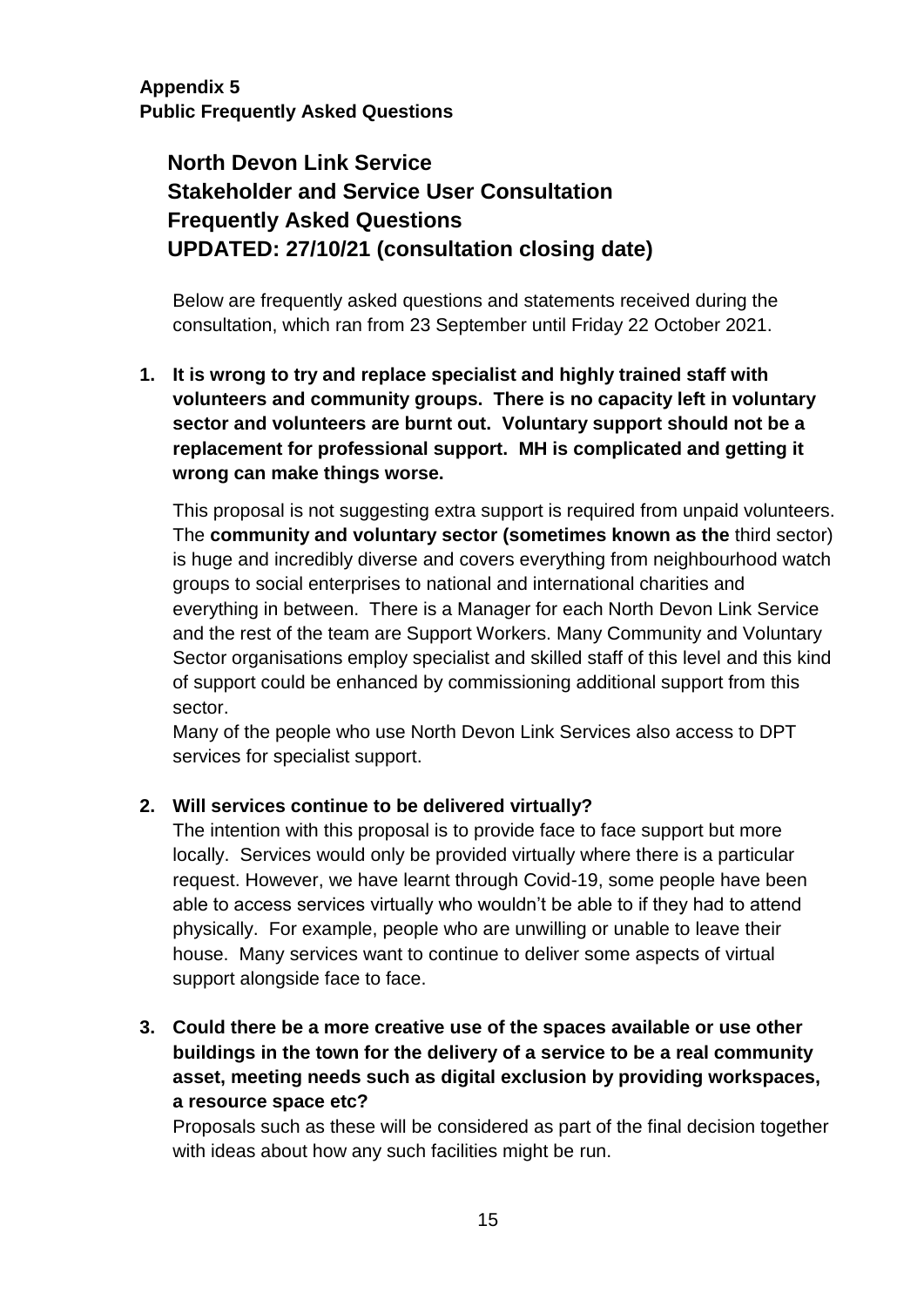- **4. Are people collected from home and taken/bused to the centres?**  In most situations this isn't the case. The purpose of outreach for many people is to encourage attendance at the centre. People in receipt of outreach may be collected and walked to the centre but the numbers were very low.
- **5. Are Social Prescribers allowed to refer to the North Devon Link Service?** Social Prescribers have always been able to refer to the North Devon Link Service. However, since November 2020, nobody has been able to refer to the service due to the change of service delivery because of Covid-19.
- **6. Mental Health Professionals should be designing this service.** This consultation is run jointly with Devon Partnership NHS Trust who are the mental health trust for Devon. We are working together to review the consultation responses to inform any redesign.
- **7. Why has there been no face-to-face meetings as part of this consultation?** It is recognised that service user and stakeholder face to face meetings would be most appropriate for this consultation process. However, Public Health Devon and Devon County Council Corporate and Legal Services have advised that with cases of Covid-19 expected to remain high and with Devon being classified as an Enhance Response Area, face-to-face public meetings should not take place. We have taken reasonable measures to make the consultation as accessible as possible:

A copy of the consultation document was sent to all North Devon Link Service users with a stamped addressed envelope to provide the opportunity for written feedback either by post or e-mail.

The consultation document and accompanying questionnaire was published on the Devon County Council Have Your Say webpage with the opportunity to provide feedback.

Three virtual events being hosted by Teams Live Events.

**8. Will classes and groups like those accessed through the Link Centres still be available?**

We have heard feedback from the engagement process about how important the groups and classes are to the people who use the centres. It is the aim of this proposal to have those groups and classes running more widely than just the four towns where the centres are based.

Devon Recovery Learning Community provide a wide range of free, open access opportunities to learn about mental health and Recovery – many are still running virtually at present. [Devon Recovery Learning Community -](https://devonrlc.co.uk/) supporting you to learn to live well - [Devon Recovery Learning Community \(devonrlc.co.uk\)](https://devonrlc.co.uk/)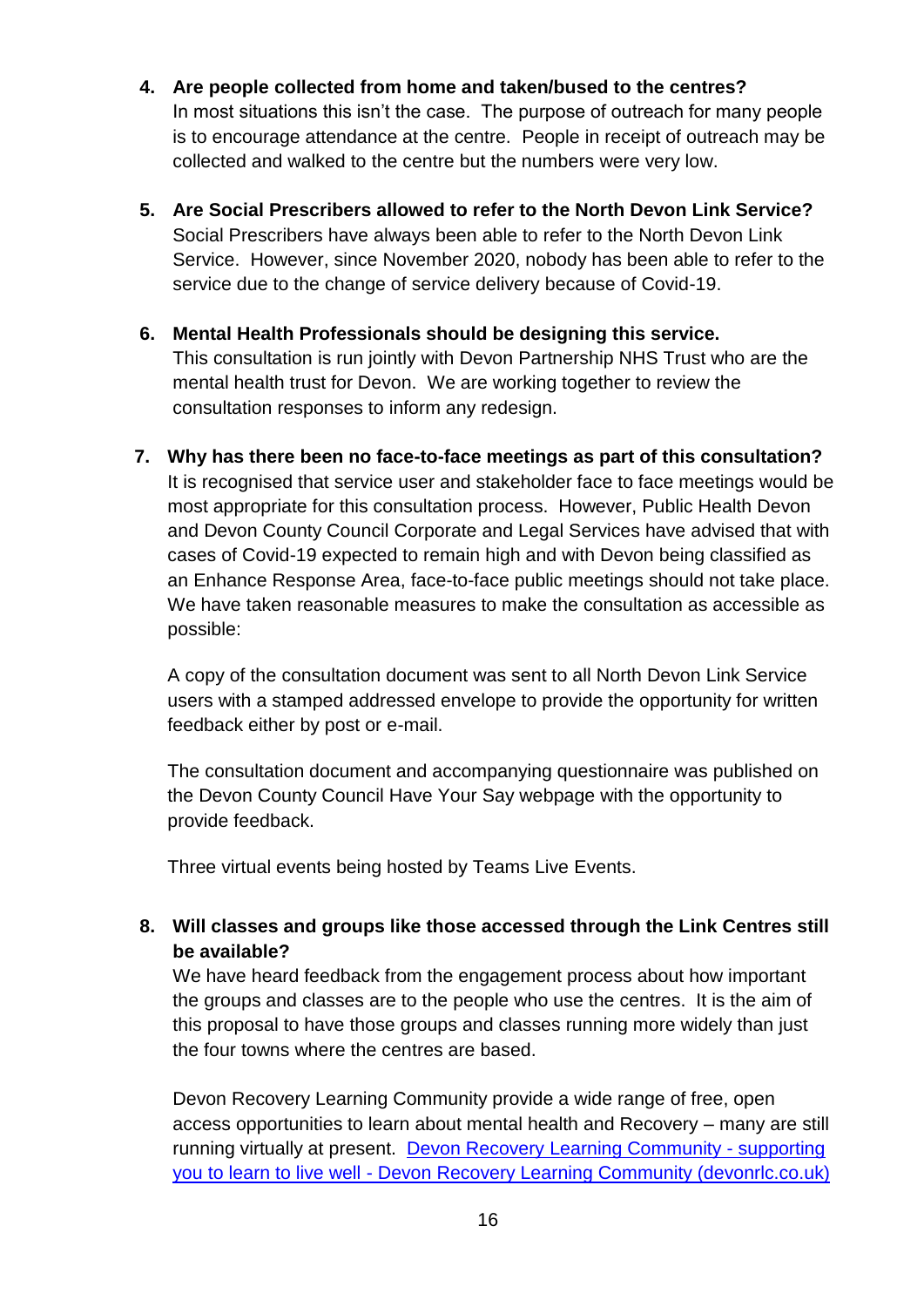**9. The proposal is vague a present. How will people be able to access the new service and the service that will be provided by the community and voluntary sector?**

We appreciate that you would like more information, but we haven't done any of the detail work yet because we don't know if this proposal will go ahead – it will depend on the outcome of the consultation and it is important not to pre-empt that.

# **10. Is this the right time to be closing mental health services when we hear on the news all the time about the impact of Covid-19 on people's mental health?**

It is important to note that we are not closing a service, rather we are proposing that it is delivered differently. We know that public transport is poor in North Devon and some people do not have transport or other means to get to the current centres. We want to ensure that the service is delivered more flexibly and widely across Northern Devon so more people can access support.

# **11. It is important that people with poor mental health have a safe space to go to where they don't feel judged. The drop in provides this.**

We will consider all the feedback that is received, and we have received feedback that people value the drop-in element. Depending on the outcome of the consultation, we would look at what services are offered in each town and how they can best be delivered, and other ways to provide a drop in could be investigated.

# **12. Are Devon County Council making this change because they want to sell the buildings and get more money?**

That consideration hasn't been discussed as part of this proposal as it is about service redesign, not making cuts or saving money.

### **13. How much do the buildings cost to run?**

We are confirming that information and will share it as soon as we can. This year and last year were not typical years because of Covid-19.

# **14. Where will people go in crisis if this service closes?**

This service should not be used as a crisis service, it has never been for people in crisis and the staff are not trained or qualified to provide that support. DPTs crisis services are for those incidences, through their 24/7 urgent mental health helpline 0808 196 8708.

### **15. It appears that in the new format, people will need to be assessed as having a need. This takes time and often people with MH issues do not**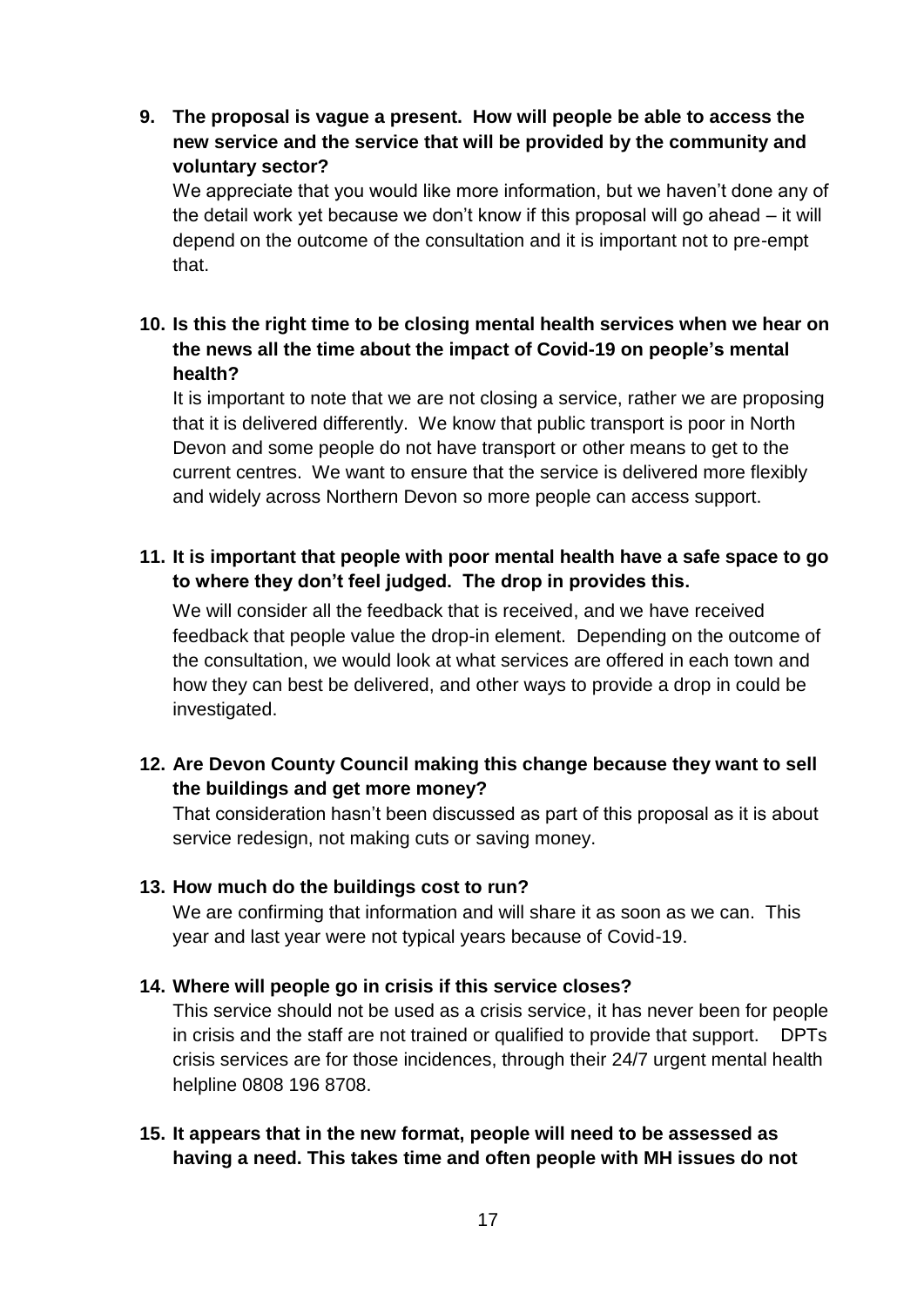# **have time to hang around and wait. Can you clarify this? How will this work?**

It's really important to ensure that existing service users have continuity of care and support. Each person will have an assessment by their local service, so we can understand their current needs to ensure it is meeting their need, and signpost if necessary or assess under the care act to establish ongoing support. It will be done in a timely way and staff will be trained to undertake these assessments. People will be able to access support services while waiting for an assessment.

**16. Cases and issues of MH conditions have been increasing. I do not believe that people have been able to access MH services easily. I am concerned that things are going to get more difficult, also with the assessments**. Access to services hasn't changed. The first response service is open for selfreferrals or you can ask your GP to refer you in. This won't change with the consultation.

### **17. How will the £3.65M be spent?**

That money is part of the investment for the Community Mental Health Framework and is not part of this consultation. However, for those interested, more detail can be found here: [https://www.dpt.nhs.uk/resources/community](https://www.dpt.nhs.uk/resources/community-mental-health-framework/what-is-the-community-mental-health-framework)[mental-health-framework/what-is-the-community-mental-health-framework](https://www.dpt.nhs.uk/resources/community-mental-health-framework/what-is-the-community-mental-health-framework)

### **18. Could you define what 'Support' means?**

By support we mean helping people – this could include everything from professional assessment to helping prevent loneliness and isolation.

### **19. Who will be doing the assessments? How soon do these take place?**

Part of the proposal is for the link centre staff to conduct these assessments. Existing service users will have assessments with staff they already know. We aim for them to be completed in the standard 28 days assessment time.

### **20. Have we sought the views of practice managers?**

We have been linking with the practice managers through the Northern Integrated Delivery Group (IDG), and we have also contacted all North Devon GP surgeries with details of the consultation process.

**21. The waits to access mental health services in North Devon are long, 2 years or more. The Link Service is all that is available whilst waiting to be seen. What will happen if the Link Service closes?**  The proposal is to redesign the service rather than close them - and people will not be left without a service.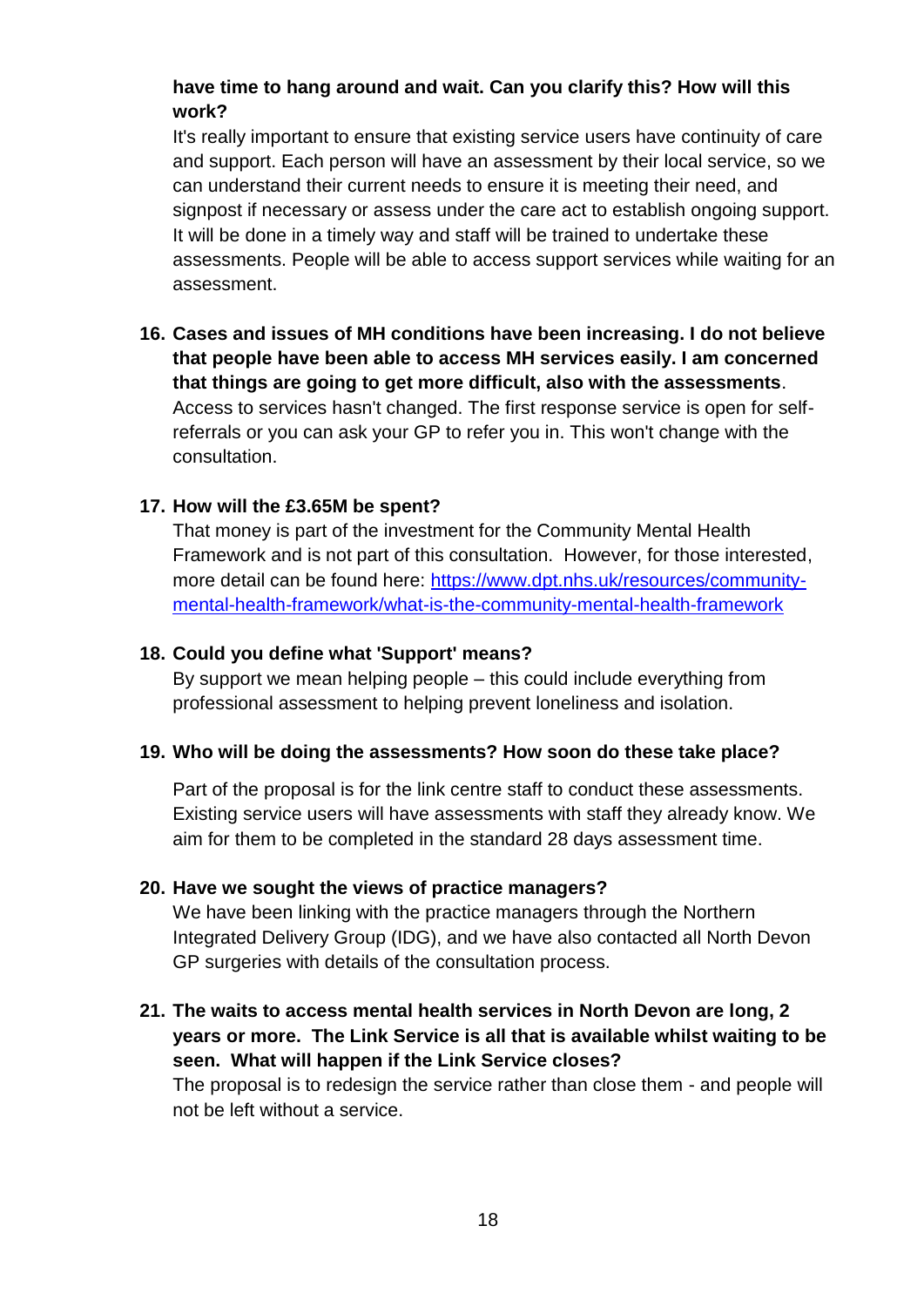**22. What will be available for people who are classed as too risky for mainstream community services? All that is currently available to them is the North Devon Link Service.**

We will ensure that nobody is left without a service. The purpose of the assessment and review process is to ensure that everyone gets the right support for their needs. There will be a wide range of services available that will meet a wide range of needs.

- **23. The current Link Centre service should be extended and run more often.**  Our proposal would mean that a wider range of options would be available to provide support to more people, and that could mean offering services at different times and / or longer hours than some of the current centres. This consultation is about listening to feedback on our proposal as well as any alternative suggestions, and we will consider requests like this as part of that process.
- **24. What are the cost comparisons for the Link Centre as it remains and how much the alternative will cost if it provides the same level of support?** We cannot make this comparison at the moment. We know how much it costs to run the Link Service when operating fully, and we know how that figure is made. Because we don't know if this proposal will go ahead, we haven't approached community and voluntary sector groups for any costings.
- **25. Are you able to provide a rough estimate of what it would cost to expand services from the Link Centre so as to offer more to a greater number of people (including outreach) as compared to what it will cost to provide a similar level of service to the same number of people using the voluntary sector and community groups?**

We have received ideas through the consultation about how services from the Link Centre could be expanded to offer more to a greater number of people and will work with people with lived experience to develop any changes to the service. This has not been costed during this proposal stage.

**26. Please provide details of the voluntary sector organisations that you will be commissioning.**

We haven't started this work yet as we are still in proposal stage.

**27. What evidence is there that mental health services are met by community and voluntary sector organisations?**

Services are delivered differently all over the county. If the proposal were to go ahead, we would like to work with staff, service users and local people to design what would work well for North Devon. We are not proposing that specific and specialist mental health support is met by the voluntary and community sector, but that they can provide some of the other services such as help with formfilling, access to IT, and services to help prevent loneliness and social isolation.